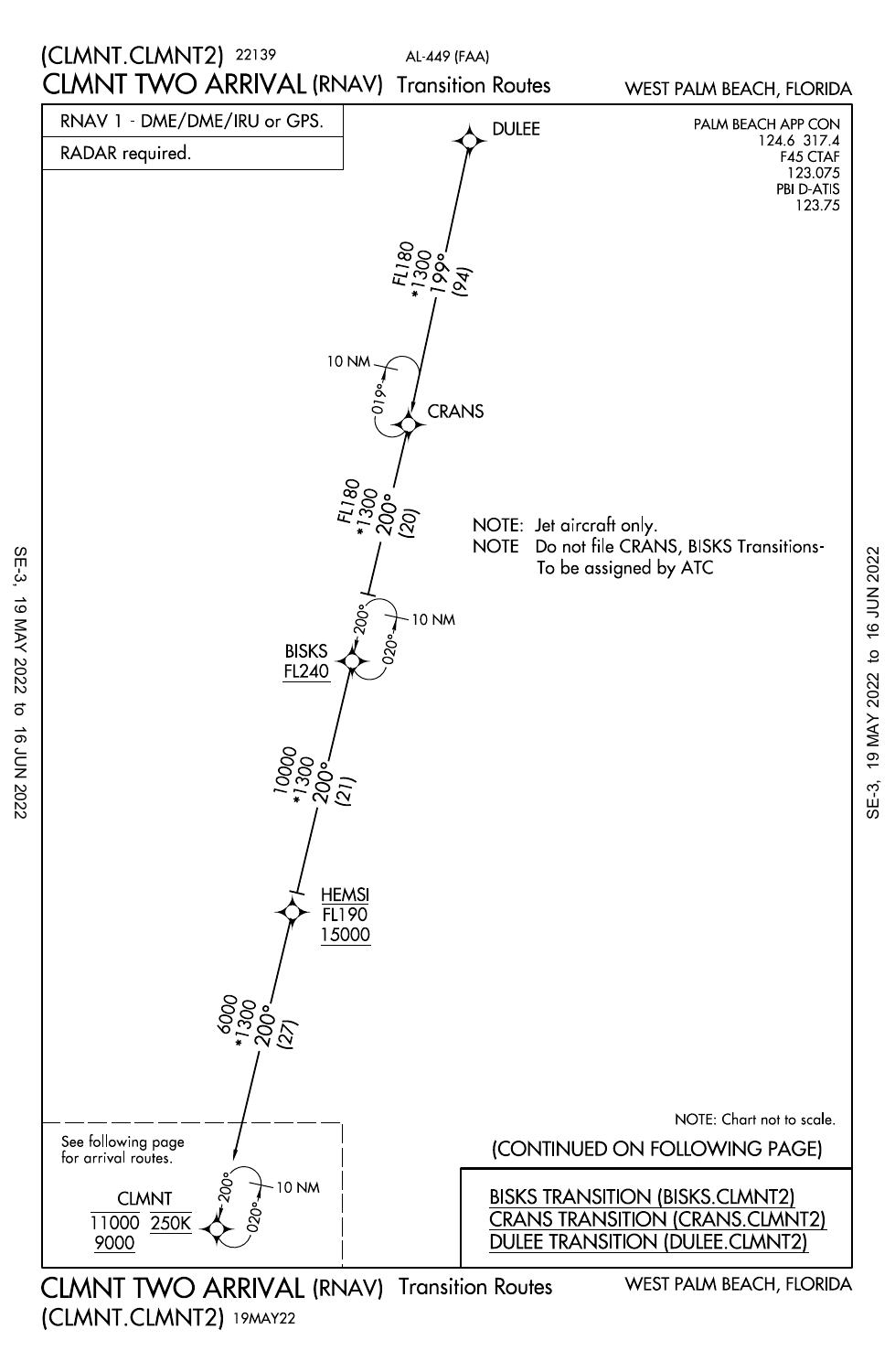## AL-449 (FAA) CLMNT TWO ARRIVAL (RNAV) Arrival Routes (CLMNT.CLMNT2) 22139

WEST PALM BEACH, FLORIDA



(CLMNT.CLMNT2) 19MAY22

SE-3, 19 MAY 2022 to 16 JUN 2022

 $\vec{c}$ 

**16 JUN 2022** 

19 MAY 2022

SE-3,